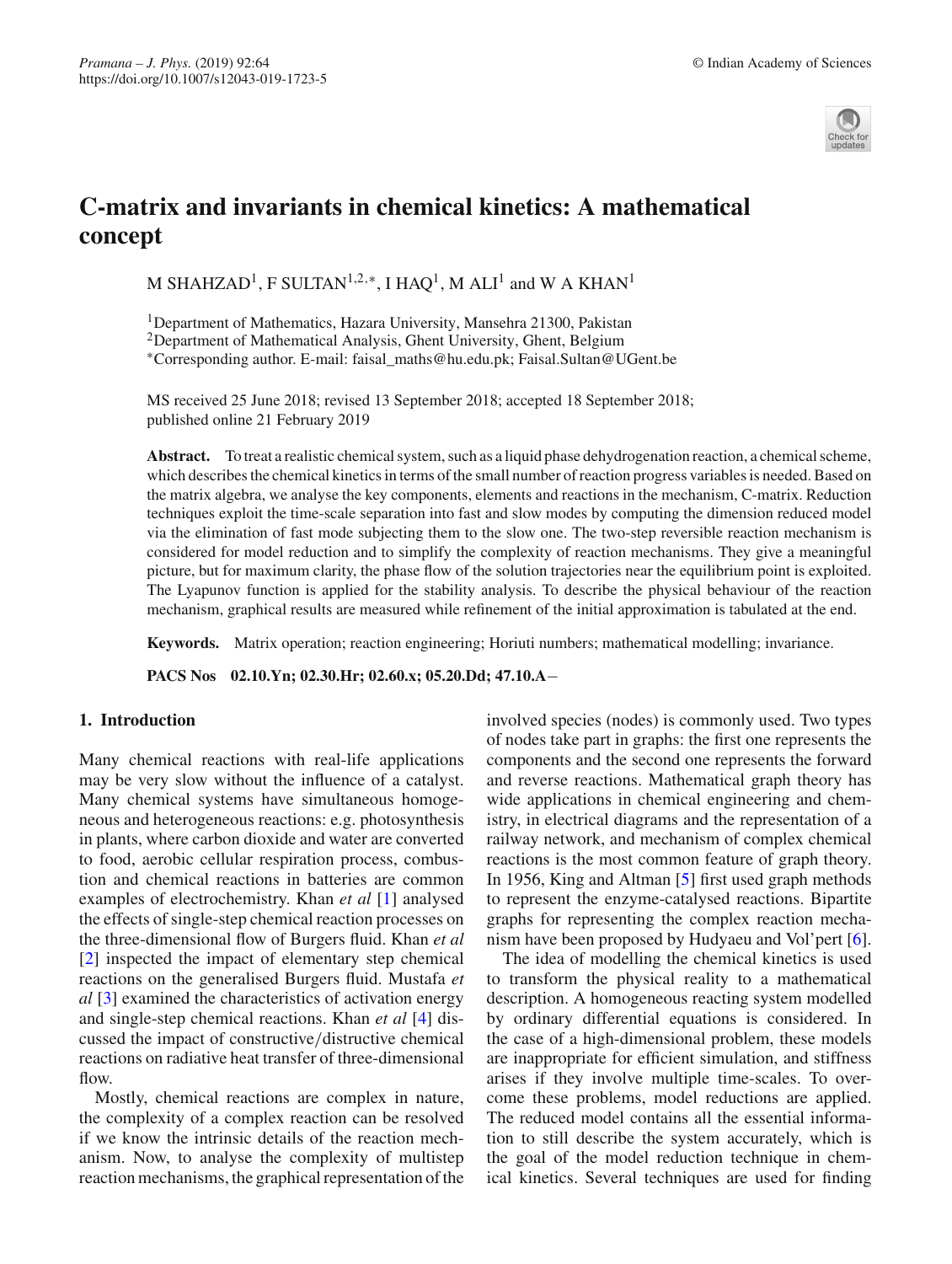the slow invariant manifold (SIM). A quasi-steady-state approximation which depends on the concentration of some of the active reagents (such as substrate–enzyme complex and radicals) and computational singular perturbation method determines the result of the analytical perturbation method and it is suitable for the stiff system. Lumping, sensitivity and time-scale analysis are the most common modern model reduction techniques while computational singular perturbation and intrinsic low-dimensional manifold (ILDM) are common in the time-scale analysis. The SIM is the subset of the phase space towards all the solutions of the system that come and stay after fast time-scale events are equilibrated. Gorban and Karlin [\[7](#page-7-5)] gave the idea of the method of the invariant manifold while Chiavazzo *et al*[\[8\]](#page-7-6) showed that the quasi-equilibrium manifold (QEM), spectral quasiequilibrium manifold (SQEM), method of the invariant grid (MIG), computational singular perturbation are all based on SIM.

Another approach, which was originally proposed by Keck and Gillespie [\[9\]](#page-7-7) and then developed and used with considerable success by Keck and other researchers, is the rate-controlled constrained-equilibrium (RCCE) method. This method depends on the essential assumptions and the second law of thermodynamics that the slow reaction in a complex reacting system imposes constraints on its composition, which controls the rate at which it approaches the chemical equilibrium, while the system equilibrated by fast reaction is subjected to the constraints imposed by the slow reaction. Keck [\[10\]](#page-7-8) has delivered a brief theory on RCCE for a chemical reaction in complex systems. Ren *et al* [\[11](#page-7-9)] discussed the dimension reduction persistence to describe reactive systems flow and applied different reduction techniques such as ILDMs and RCCE to reduce a complete system to some required species without losing essential information.

Many detailed reaction mechanisms, homogeneous or inhomogeneous (having many chemical species, elementary reactions), describe a reactive flow. Consequently, the numerical calculation of the reactive flow of complete detailed (homogeneous or inhomogeneous) mechanisms is complicated. To reduce the computational burden imposed by the direct use of a detailed mechanism, we need well-recognised methodologies. From several types of such methodologies for calculating chemically reactive flow, the dimension reduction by using slow manifold is an effective approach for reducing the complexity and computational burden. To describe the inhomogeneous reactive flow, Ren and Pope [\[12\]](#page-7-10) discussed the chemistry-based manifold by using the reduction technique (a good approximation technique but not purely the invariant) ILDM. Different approaches, namely the Mass–Pope approach, the close-parallel approach and the approximate slow invariant manifold (ASIM) approach for ILDM to combine the transport-chemistry coupling in the reduced description was discussed by Ren and Pope [\[13](#page-7-11)]. They also provided a brief overview of the reduced description of inhomogeneous reactive flow through the slow manifold and applied the close-parallel assumption for validation. Ren *et al* [\[14\]](#page-7-12) developed another dimension reduction method, the invariant constrainedequilibrium edge pre-image curve (ICE-PIC), and Ren *et al* [\[15\]](#page-7-13) demonstrated the application of ICE-PIC for both homogeneous and inhomogeneous reacting systems. For inhomogeneous case, the ICE-PIC method is implemented in two ways: first, one without transport coupling and the second with transport coupling.

Furthermore, different model reduction techniques are applied to a number of chemical reaction mechanisms by different researchers [\[8](#page-7-6)[,16](#page-7-14)[–26\]](#page-7-15). Constales *et al* [\[27\]](#page-7-16) analysed the augmentation and reduction of the chemical composition of chemical species. Shahzad and Sultan [\[28\]](#page-7-17) discussed the behaviour of the involved chemical species in a chemical reaction mechanism in two dimensions and three dimensions and then compared the behaviours.

For the construction of the low-dimensional approximation, we make use of intrinsic multiple time-scales. Reinhardt *et al* [\[29](#page-7-18)] explained that the fast-transient dynamical model is assumed to be relaxed within the reduced model if the long-term behaviour of the system is to be studied. This task is done by replacing the original system of differential equations with one of the lower-dimensional systems without losing too much of key information about the long-term system dynamics.

In the current research, we focus on the construction of C-matrix for two-step reaction mechanism to obtain the key/non-key components (low dimension), Horiuti matrix and overall reaction. Moreover, for the dimension reduction process, different reduction techniques are discussed here. We use three reduction techniques, QEM, SQEM and ILDM, in this study and the efficiency and accuracy of solution curves obtained through these three reduction techniques are compared graphically as well as in tabular form. The refinement method is applied to obtain more accurate results using MATLAB.

## **2. Problem formulation: A two-step reaction mechanism**

Consider that the two-step reversible chemical reaction has five chemical species. In the first step,  $H_2$  reacts with *Z* and forms an intermediate  $H_2Z$ . In a next step,  $H_2Z$ reacts with the species *B* and gives the product *BH*2: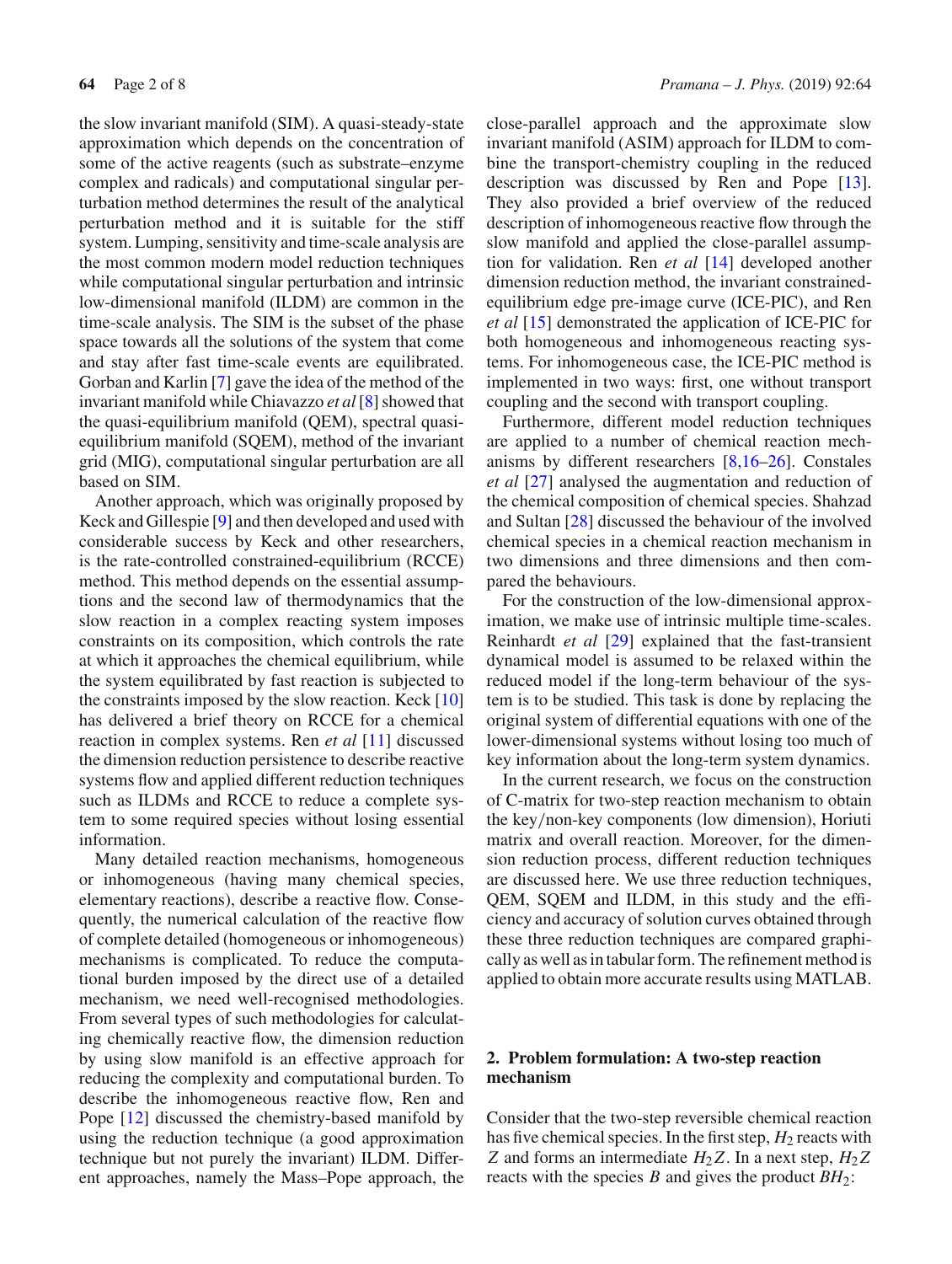

<span id="page-2-0"></span>**Figure 1.** Graphical representation of two-step reaction mechanism [\[30\]](#page-7-19).

<span id="page-2-1"></span>
$$
H_2 + Z \stackrel{k_1^{\pm}}{\rightleftharpoons} H_2 Z,
$$
  
\n
$$
H_2 Z + B \stackrel{k_2^{\pm}}{\rightleftharpoons} H_2 B + Z.
$$
\n(1)

Graphically, it is shown in figure [1.](#page-2-0)

In figure [1,](#page-2-0)  $Z$  and  $H_2Z$  are intermediate species while  $H_2$  and *B* are reactants and  $BH_2$  is the product species.

*Trees and nodes*: Considering the intermediates as node points, the line shows edges, while the positive and negative signs represent the forward and backward directions, respectively.

Forward:  $Z \stackrel{+2}{\leftarrow} H_2 Z$ ,  $H_2 Z \stackrel{+1}{\leftarrow} Z$ , Backward:  $Z \stackrel{-1}{\leftarrow} H_2 Z$ ,  $H_2 Z \stackrel{-2}{\leftarrow} Z$ .

To understand the behaviour of complex chemical reaction mechanisms, linear algebraic analysis is one of the key factors and the matrices operation plays a vital role, i.e. C-matrix. The C-matrix comprises the stoichiometric, molecular and Horiuti matrices.

The stoichiometric matrix deals with the key and nonkey components and reactions of any mechanism. Thus, each row represents a reaction and a column represents a component, i.e. the example concerns reactions of [\(1\)](#page-2-1) are

$$
\begin{array}{c|cccc}\n & H_2 & Z & B & H_2Z & BH_2\\ \n\hline\nW_1 & -1 & -1 & 0 & 1 & 0\\ \nW_2 & 0 & 1 & -1 & -1 & 1\n\end{array} \tag{2}
$$

Augmenting the above form with identity matrix we obtain

$$
\begin{array}{c|cccc}\n& H_2 & Z & B & H_2 Z & B H_2 & W_1 & W_2 \\
\hline\nW_1 & -1 & -1 & 0 & 1 & 0 & 1 & 0 \\
W_2 & 0 & 1 & -1 & -1 & 1 & 0 & 1\n\end{array}\n\tag{3}
$$

Applying RREF, we get the stoichiometric C-matrix as

$$
\begin{array}{c|cccc}\n & H_2 & Z & B & H_2Z & BH_2 & W_1 & W_2 \\
\hline\nW_1 & 1 & 0 & 1 & 0 & -1 & -1 & -1 \\
W_2 & 0 & 1 & -1 & -1 & 1 & 0 & 1\n\end{array} \tag{4}
$$

The first two columns are pivot columns and thus  $H_2$ and *Z* are key components and the rest are dependent components. There is no one dependent reaction as in the augmented block there is no pivot element. Thus, *W*<sup>1</sup> and *W*<sup>2</sup> are independent reactions:

$$
\eta_{\text{Reaction}} = \eta_{\text{Key component}} + \eta_{\text{Dependent reaction}},
$$
\n
$$
\eta_{\text{Key component}} = \eta_{\text{Independent reaction}}.
$$
\n(5)

Similarly, molecular matrix deals with the key and nonkey elements and components, each row represents a different component, and each column a different element, i.e. the involved components are  $H_2$ ,  $Z$ ,  $H_2Z$ ,  $B$ and  $BH_2$ :

$$
\begin{array}{c|cccc}\n & H & Z & B \\
\hline\nH_2 & 2 & 0 & 0 \\
Z & 0 & 1 & 0 \\
B & 0 & 0 & 1 \\
H_2Z & 2 & 1 & 0 \\
BH_2 & 2 & 0 & 1\n\end{array}
$$
\n(6)

The augmented molecular matrix is along with the identity matrix, i.e.

$$
\begin{array}{ccccccccc}\nH & Z & B & H_2 & Z & B & H_2Z & BH_2\\
\hline\n1 & 0 & 0 & 0 & 0 & -1/2 & 0 & 1/2\\
0 & 1 & 0 & 0 & 0 & 1 & 1 & -1\\
0 & 0 & 1 & 0 & 0 & 1 & 0 & 0\\
0 & 0 & 0 & 1 & 0 & 1 & 0 & -1\\
0 & 0 & 0 & 0 & 1 & -1 & -1 & 1\n\end{array} \tag{7}
$$

$$
\eta_{\text{Component}} = \eta_{\text{Key component}} + \eta_{\text{Key element}}.\tag{8}
$$

There are two key components, and the dependent components can be expressed as

$$
\eta_B = -\frac{1}{2}\eta_{H_t} + \eta_{Z_t} + \eta_B + \eta_{H_2},
$$
  
\n
$$
\eta_{H_2 Z} = \eta_{Z},
$$
  
\n
$$
\eta_{BH_2} = \frac{1}{2}\eta_{H_t} - \eta_{Z_t} - \eta_{H_2}.
$$
\n(9)

The orthogonality condition between the stoichiometric matrix  $\Gamma$  and the molecular matrix *M* also holds, i.e.  $M\Gamma = 0$ , i.e.

$$
M \cdot \Gamma = \begin{bmatrix} 2 & 0 & 0 & 2 & 2 \\ 0 & 1 & 0 & 1 & 0 \\ 0 & 0 & 1 & 0 & 1 \end{bmatrix} \begin{bmatrix} -1 & 0 \\ -1 & 1 \\ 0 & -1 \\ 1 & -1 \\ 0 & 1 \end{bmatrix}
$$

$$
= \begin{bmatrix} 0 & 0 \\ 0 & 0 \\ 0 & 0 \end{bmatrix}.
$$
(10)

Horuiti matrix deals with the global reaction. For the analysis of overall reaction to wipe out the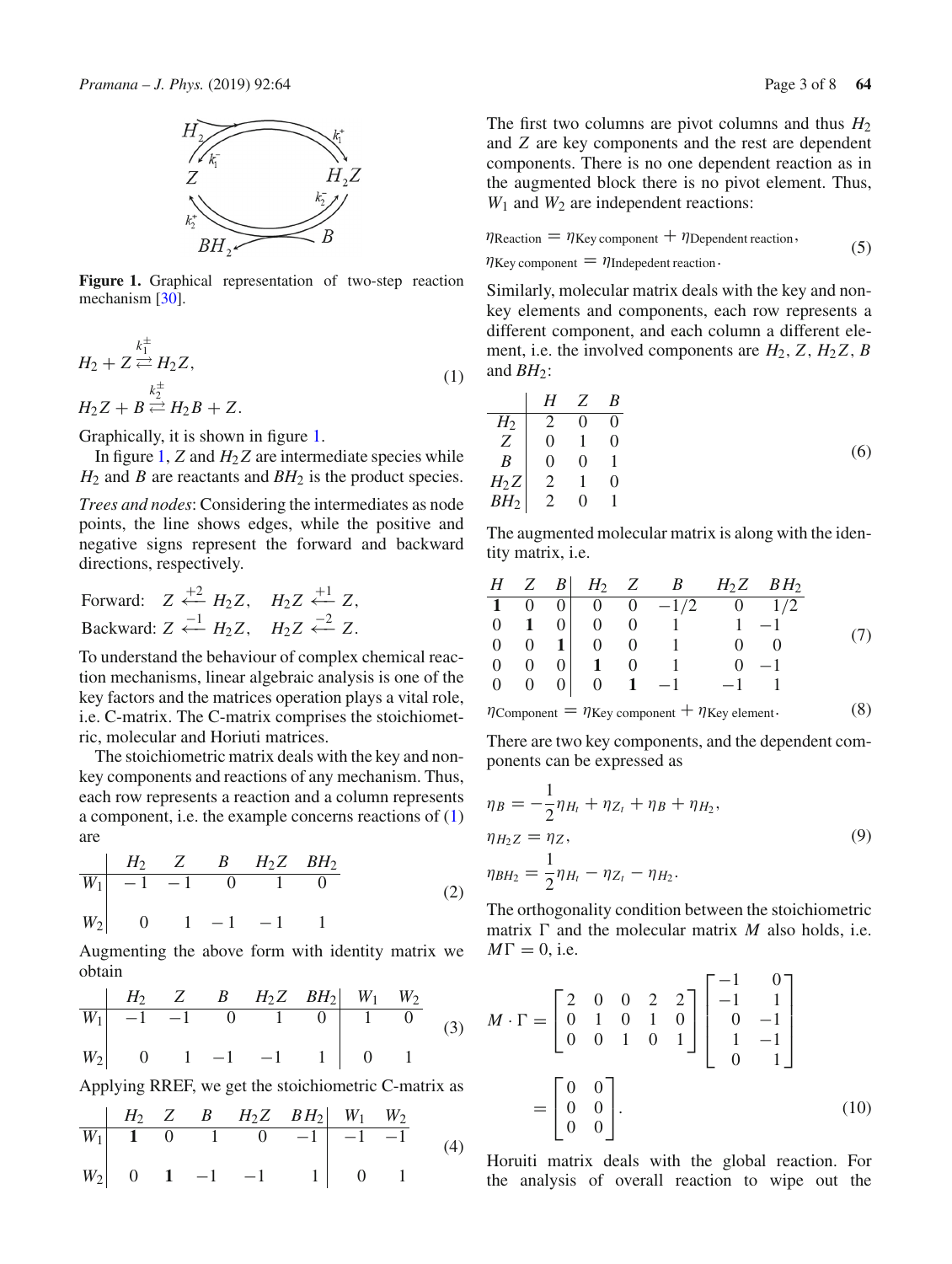intermediates using RREF of augmented stoichiometry matrix, intermediates must be listed first:

$$
\begin{bmatrix} Z & H_2Z & H_2 & B & BH_2 \\ -1 & 1 & -1 & 0 & 0 \\ 1 & -1 & 0 & -1 & 1 \end{bmatrix}.
$$
 (11)

The augmented matrix along with the unit matrix gives

$$
\begin{bmatrix} Z & H_2Z & H_2 & B & BH_2 & R_1 & R_2 \ -1 & 1 & -1 & 0 & 0 & 1 & 0 \ 1 & -1 & 0 & -1 & 1 & 0 & 1 \ \end{bmatrix}
$$
 (12)

<span id="page-3-0"></span>and RREF implies

$$
\left[\begin{array}{cccccc}\nZ & H_2Z & H_2 & B & BH_2 & W_1 & W_2 \\
1 & -1 & 0 & -1 & 1 & 0 & 1 \\
0 & 0 & 1 & 1 & -1 & -1 & -1\n\end{array}\right]
$$
(13)

Key Components Non-Key Components, Horiuti Matrix Overall Reaction

From the above matrix [\(13\)](#page-3-0), the second row  $H_2 + A \frac{k^+}{\sqrt{h_1}}$ − <sup>−</sup> *k*− *AH*<sup>2</sup> gives an overall reaction. The Horiuti numbers are the elements of  $R_1$  and  $R_2$  in the second row, i.e.  $-1$ and −1. In the matrix form called Horiuti matrix, i.e.

$$
\sigma = \begin{bmatrix} -1 \\ -1 \end{bmatrix}.
$$
 (14)

Now, we shall model the overall problem according to the available components, elements and reactions.

#### 2.1 *Mathematical formulation of invariant manifold*

In the phase space, the trajectory of the species during relaxation reveals that they quickly move towards the lower-dimensional manifold, and then once they reach the slow manifold, they do not leave it anymore, proceeding slowly along it towards equilibrium.

Let us consider the following initial parameters for [\(1\)](#page-2-1):

$$
d_1 = H_2, \quad d_2 = Z, \quad d_3 = H_2 Z,
$$
  
\n
$$
d_4 = A, \quad d_5 = AH_2,
$$
  
\n
$$
d_1^{eq} = 0.5, \quad d_2^{eq} = 0.1, \quad d_3^{eq} = 0.1, \quad d_4^{eq} = 0.4,
$$
  
\n
$$
d_5^{eq} = 0.1, \quad k_1^+ = 10, \quad k_2^+ = 5.
$$

The rate of reaction for reversible reaction mechanism  $W = W^+ - W^-$  (law of mass action) is given as

$$
W_1 = W_1^+ - W_1^- = k_1^+ d_1 d_2 - k_1^- d_3,
$$
  
\n
$$
W_2 = W_2^+ - W_2^- = k_2^+ d_3 d_4 - k_2^- d_5 d_2.
$$
\n(15)

The kinetic equations are the sum of the product of a stoichiometric matrix and rate equations, generally:

<span id="page-3-2"></span>
$$
f_{\rm{max}}(x)=\frac{1}{2}x^2+\frac{1}{2}x^2+\frac{1}{2}x^2+\frac{1}{2}x^2+\frac{1}{2}x^2+\frac{1}{2}x^2+\frac{1}{2}x^2+\frac{1}{2}x^2+\frac{1}{2}x^2+\frac{1}{2}x^2+\frac{1}{2}x^2+\frac{1}{2}x^2+\frac{1}{2}x^2+\frac{1}{2}x^2+\frac{1}{2}x^2+\frac{1}{2}x^2+\frac{1}{2}x^2+\frac{1}{2}x^2+\frac{1}{2}x^2+\frac{1}{2}x^2+\frac{1}{2}x^2+\frac{1}{2}x^2+\frac{1}{2}x^2+\frac{1}{2}x^2+\frac{1}{2}x^2+\frac{1}{2}x^2+\frac{1}{2}x^2+\frac{1}{2}x^2+\frac{1}{2}x^2+\frac{1}{2}x^2+\frac{1}{2}x^2+\frac{1}{2}x^2+\frac{1}{2}x^2+\frac{1}{2}x^2+\frac{1}{2}x^2+\frac{1}{2}x^2+\frac{1}{2}x^2+\frac{1}{2}x^2+\frac{1}{2}x^2+\frac{1}{2}x^2+\frac{1}{2}x^2+\frac{1}{2}x^2+\frac{1}{2}x^2+\frac{1}{2}x^2+\frac{1}{2}x^2+\frac{1}{2}x^2+\frac{1}{2}x^2+\frac{1}{2}x^2+\frac{1}{2}x^2+\frac{1}{2}x^2+\frac{1}{2}x^2+\frac{1}{2}x^2+\frac{1}{2}x^2+\frac{1}{2}x^2+\frac{1}{2}x^2+\frac{1}{2}x^2+\frac{1}{2}x^2+\frac{1}{2}x^2+\frac{1}{2}x^2+\frac{1}{2}x^2+\frac{1}{2}x^2+\frac{1}{2}x^2+\frac{1}{2}x^2+\frac{1}{2}x^2+\frac{1}{2}x^2+\frac{1}{2}x^2+\frac{1}{2}x^2+\frac{1}{2}x^2+\frac{1}{2}x^2+\frac{1}{2}x^2+\frac{1}{2}x^2+\frac{1}{2}x^2+\frac{1}{2}x^2+\frac{1}{2}x^2+\frac{1}{2}x^
$$

$$
\dot{d} = \sum_{x=1}^{r} \Gamma W_x(d). \tag{16}
$$

The system of kinetic equations given by  $(16)$  is

$$
\begin{bmatrix}\n\dot{d}_1 \\
\dot{d}_2 \\
\dot{d}_3 \\
\dot{d}_4 \\
\dot{d}_5\n\end{bmatrix} = \begin{bmatrix}\nk_1^- d_3 - k_1^+ d_1 d_2 \\
k_1^- d_3 - k_2^- d_2 d_5 - k_1^+ d_1 d_2 + k_2^+ d_3 d_4 \\
k_2^+ d_2 d_5 - k_1^- d_3 + k_1^+ d_1 d_2 - k_2^+ d_3 d_4 \\
k_2^- d_2 d_5 - k_2^+ d_3 d_4 \\
k_2^+ d_3 d_4 - k_2^- d_2 d_5\n\end{bmatrix} .
$$
\n(17)

Now, let us apply the following model reduction techniques, i.e. QEM, SQEM and ILDM, on the above system [\(17\)](#page-3-2). For details of these methods, we refer the readers to [\[7](#page-7-5)[,8](#page-7-6)[,19](#page-7-20)[,22](#page-7-21)[–26](#page-7-15)].

In QEM a reduced descripted form ξ1...*<sup>r</sup>* having dimension  $r < (n - 1)$  yields such points in a phase space which minimises the Lyapunov function *G*:

<span id="page-3-3"></span>
$$
(v_1, x) = \xi_1, \quad (v_2, x) = \xi_2, \dots (v_r, x) = \xi_r,
$$
\n
$$
G = \sum_{i=1}^5 d_i \left( \ln \left( \frac{d_i}{d_i^{eq}} \right) - 1 \right), \quad \frac{\partial G(x, y)}{\partial y} = 0,
$$
\n
$$
\frac{\partial^2 G(x, y)}{\partial^2 y} > 0.
$$
\n(19)

Here v are the *n*-dimensional vectors. The solution of the variational problem  $G \rightarrow$  min along with [\(18\)](#page-3-3) and [\(19\)](#page-3-3) gives QEM, while, if the selection of *n*-dimensional vectors is a left-slowest eigenvector  $v_s^l$ , then the governing method will be SQEM.

Similarly, in ILDM, each point in a state space of the system can easily be divided into two subgroups, based on their eigenstates, i.e. slow and fast subspaces:

<span id="page-3-4"></span>
$$
\max \{ \text{re } \lambda_{x_i}, i = 1 \dots n_f \}
$$
  
 
$$
\le \kappa < \min \{ \text{re } \lambda_{x_i}, i = n_{f+1} \dots n \} \text{ for } \kappa < 0 \quad (20)
$$

and re  $\lambda_{x_i}$  represent the real fast and slow variations at each point  $d_i$ . Equation [\(20\)](#page-3-4) allows us to distinguish between fast  $n_f$  and slow  $n_s = n - n_f$  subspaces at each point.

To start measuring the initial manifold, the best available point is equilibrium  $d^{eq}$ , after that the next point can be measured as

<span id="page-3-5"></span>
$$
r = d^p \pm hb \tag{21}
$$

<span id="page-3-1"></span>in both the directions to get the one-dimensional (1D)- ILDM.  $d^p$  is the previous point *h* representing a small constant value and *b* is the slowest eigenvector extracted from *E*: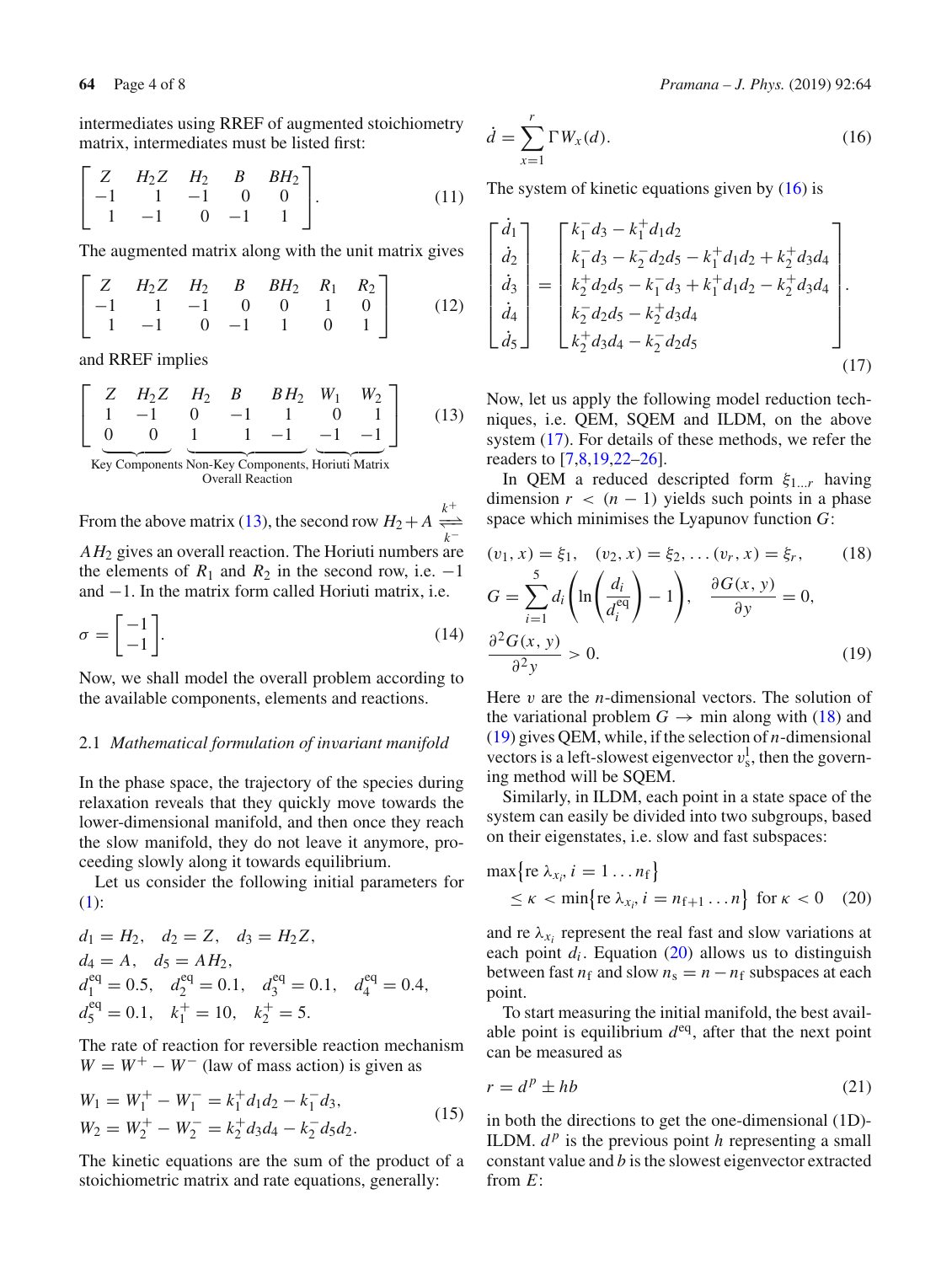$$
E = \begin{bmatrix} | & | \\ v_1 & \cdots & v_n \\ | & | & \end{bmatrix},\tag{22}
$$

where  $v_1, \ldots, v_n$  are column vectors representing the eigenvectors of Jacobian *J*;  $J = \partial C_K / \partial d_i$ .

To avoid any possibilities of moving along the fast direction, we can take them to be in orthogonal direction. But, usually, these vectors are not orthogonal. Therefore, with the help of Gram–Schmidt orthogonalisation method, we apply the Schur decomposition method over *J*, measured at each point in a phase space.

**Theorem.** (Schur decomposition)*. For any n*×*n matrix A with entries from C, there is some orthonormal basis B of C and some upper-triangular matrix R with entries in C.*

Thus, a matrix we obtain with an orthonormal basis *Q* (usually called transition matrix) evolves both the fast and slow eigenvectors  $Q^f : V_{x_i}, i = 1...n_f, Q^s$ :  $V_{x_i}$ ,  $i = n_{f+1} \dots n$ . Then according to the definition of Maas and Pope, ILDM implies

$$
Q_f \cdot C_K^R(d) = 0. \tag{23}
$$

where  $C_K^R(d)$  is the reduced system to be solved and  $Q_f$  are 1... *n*<sub>f</sub> rows of  $Q^{-1}$ (inverse) matrix (*n*<sub>f</sub> × *n*) appropriate to the transpose of Schur matrix and vanishes a big part of the Jacobian matrix matching to the fast time-scale. This will allow us to move along slow time-scales. System  $(21)$  further leads to the implication functions which need proper care while solving the system.

A classified nature of this method allows us to measure the higher-dimensional manifold. For this purpose, 1D-ILDM may be considered in its discretised form. Then each point of subdivision is considered as a starting point to advance the method in both the forward and backward directions. Rest of the procedure is like the procedure adopted for computing 1D-ILDM except for the addition of one more progress variable.

#### **3. Results and discussions**

Usually, the transformed system of differential equations is high dimensional and the exact solutions of these equations, in general, look impossible. Consequently, we implement the numerical techniques to find the solutions by setting their initial estimated parameters.

Figure [2a](#page-4-0) shows the behaviour of the species (in its reduced form) near the equilibrium point where all the initial trajectories starting from different points approaching the equilibrium point. Figure [2b](#page-4-0) shows the QEM approximation starting from the equilibrium point to both the directions.

Figure [3a](#page-5-0) shows the difference between the approximate curve and the invariant region, thus QEM approximation needs to be refined. Refinements are carried out using the method of invariant grids [\[8\]](#page-7-6) shown in figure [3b](#page-5-0), and this figure shows that after the second refinement the solution curve lies over the invariant region.

Similarly, the initial approximations started from equilibrium point in both the directions (forward and backward) given by ILDM and SQEM are shown in figures [4a](#page-5-1) and [4b](#page-5-1), respectively.



<span id="page-4-0"></span>**Figure 2.** Phase flow of the solution trajectories in its reduced form  $d_1$  and  $d_4$  near the equilibrium point (**a**) and 1D solution curve obtained through QEM (**b**).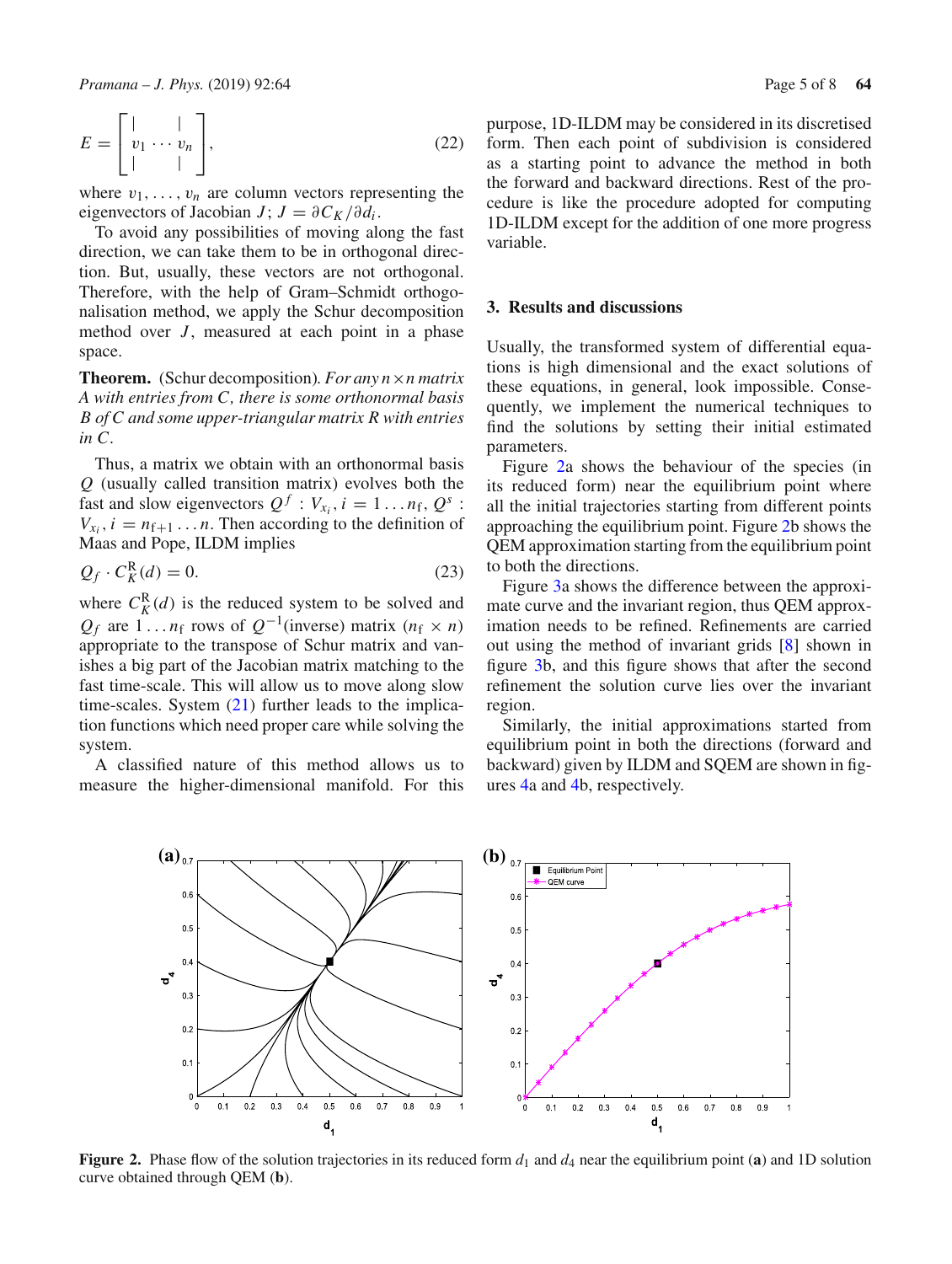

**Figure 3.** QEM solution curve along with the solution trajectories (**a**) and first and the second refinements of the QEM curve (initial approximation) using the MIG at each grid point (**b**).

<span id="page-5-0"></span>

<span id="page-5-1"></span>**Figure 4.** ILDM approximation along with equilibrium point (**a**) and (**b**) shows SQEM approximation along with equilibrium point.



<span id="page-5-2"></span>**Figure 5.** Comparison of QEM, SQEM and ILDM approximations along with the behaviour of their species near equilibrium.

To investigate the efficiency of the reduction method, all the solution curves are compared in figure [5,](#page-5-2) and it is clear from this figure that the solution curve obtained through ILDM lies over the invariant region. Thus, this technique gives more accurate results than the SQEM and QEM.

However, in Horuiti setting, it is difficult to measure the short-lived intermediates in terms of longlived components. Therefore, we find a relationship between the long-lived components that do not involve intermediates at all. In the present case, we have  $H_2 + A$ *k*+ −  $\frac{1}{\sqrt{n}}$ *k*− Now the behaviour of the involved species is given in *AH*<sup>2</sup> which is an overall reaction. figure [6.](#page-6-1)

The refined results are shown in table [1.](#page-6-2) Furthermore, the results obtained using different techniques are compared in table [2.](#page-6-3)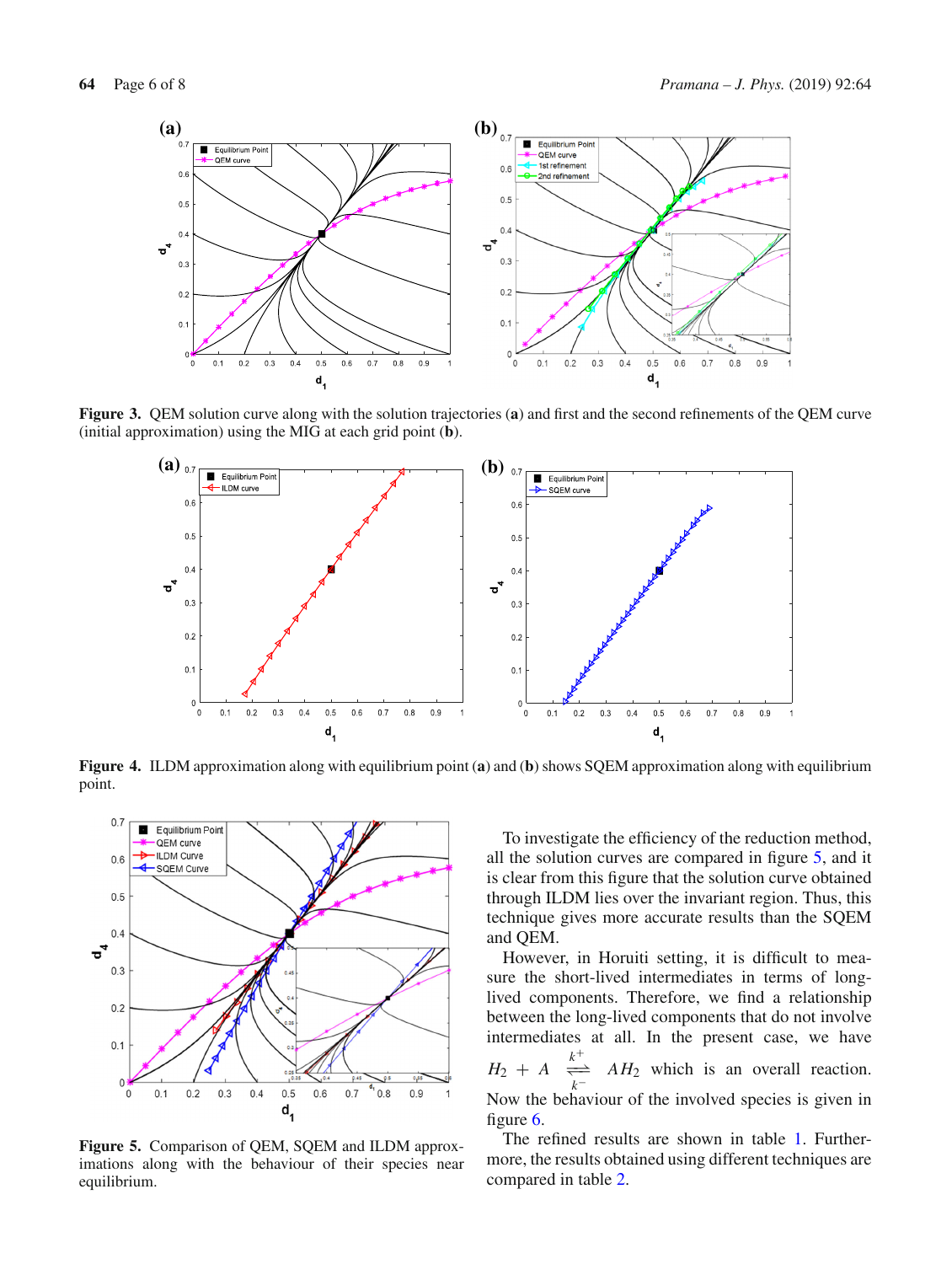

<span id="page-6-1"></span>**Figure 6.** Steady-state behaviour of the involved species  $H_2$ , A and  $AH_2$  in the overall reaction mechanism after passing different transition periods.

<span id="page-6-2"></span>**Table 1.** First and second refinement of QEM grid points.

| QEM points | First refinement | Second refinement |
|------------|------------------|-------------------|
| 0.3894     | 0.4729           | 0.4730            |
| 0.3564     | 0.4390           | 0.4390            |
| 0.3211     | 0.4000           | 0.4000            |
| 0.2836     | 0.3560           | 0.3560            |
| 0.2444     | 0.3079           | 0.3079            |
| 0.2037     | 0.2562           | 0.2563            |
| 0.1617     | 0.2015           | 0.2017            |
| 0.1186     | 0.1445           | 0.1448            |
| 0.4197     | 0.5015           | 0.5017            |
| 0.4472     | 0.5253           | 0.5256            |

<span id="page-6-3"></span>**Table 2.** Difference between ILDM and QEM points and ILDM and SQEM points.

| Actual grid<br>points | <b>Difference</b><br>between<br><b>ILDM</b><br>and QEM | Difference<br>between<br><b>ILDM</b><br>and SOEM |
|-----------------------|--------------------------------------------------------|--------------------------------------------------|
| 0.3631                | 0.0206                                                 | 0.0005                                           |
| 0.3261                | 0.0152                                                 | 0.0009                                           |
| 0.2890                | 0.0107                                                 | 0.0012                                           |
| 0.2518                | 0.0074                                                 | 0.0014                                           |
| 0.2144                | 0.0054                                                 | 0.0013                                           |
| 0.1769                | 0.1158                                                 | 0.0182                                           |
| 0.1392                | 0.1173                                                 | 0.0363                                           |
| 0.4369                | 0.1210                                                 | 0.0543                                           |
| 0.4737                | 0.1274                                                 | 0.0723                                           |
| 0.5104                | 0.1365                                                 | 0.0902                                           |

# **4. Conclusion**

In this research paper, three model reduction techniques are applied to get the invariants (solution curves) of a complex chemical problem. After getting the reduced model with the help of the C-matrix, results are compared graphically and in a tabulated form. The following conclusions can be drawn:

- C-matrix relies on the three basic matrices of chemical reactions.
- C-matrix provides the main information of any reaction mechanism with respect to key elements, key components, independent reactions and global reactions.
- Model reduction techniques applied to the key species are provided by the C-matrix.
- The overall reaction is investigated by using the Horiuti matrix.
- Trees and nodes are defined for the chemical reaction mechanism.
- QEM solution is refined by applying MIG and after the second refinement, the actual result was obtained.
- Comparison of MRT implies that the ILDM gives better results than the QEM and SQEM.

# **References**

<span id="page-6-0"></span>[1] W A Khan, A S Alshomrani and M Khan, *Results Phys.* **6**, 772 (2016)